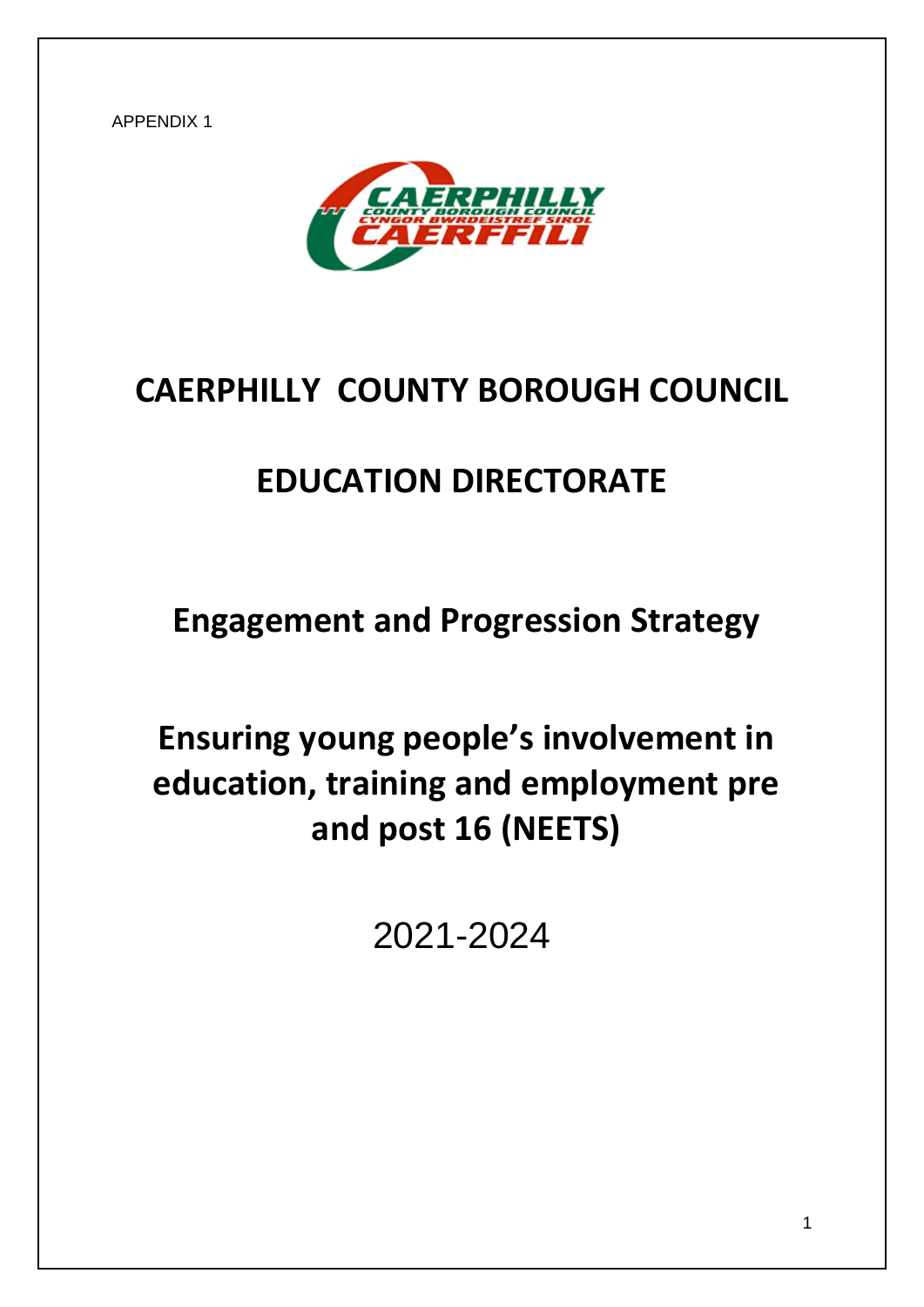| <b>Purpose</b>          | To set out Caerphilly's arrangements and intentions to ensure that young<br>people are able to positively progress into education, employment or<br>training post 16. |  |  |  |  |
|-------------------------|-----------------------------------------------------------------------------------------------------------------------------------------------------------------------|--|--|--|--|
| Owner                   | CCBC Education Directorate                                                                                                                                            |  |  |  |  |
| <b>Related</b>          | Destinations, Transition, Wellbeing, Inclusion strategy (Exclusions, Behaviour,<br>EOTAS), guidelines and policies                                                    |  |  |  |  |
| <b>Review Frequency</b> | Annual                                                                                                                                                                |  |  |  |  |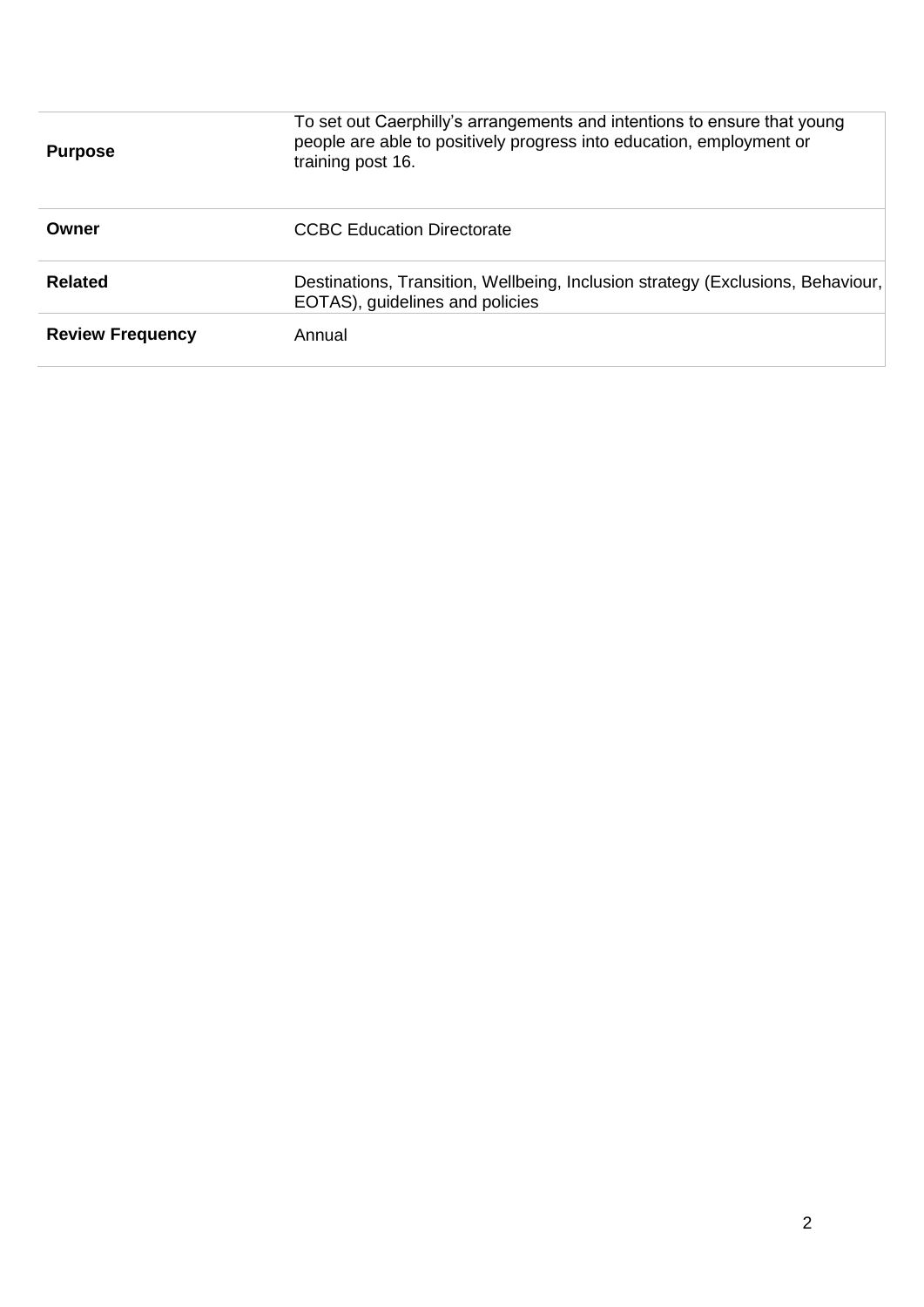# **Contents**

| Priorities for action - |
|-------------------------|
|                         |
|                         |
| 3.                      |
|                         |
|                         |
| 6.                      |
|                         |
|                         |
|                         |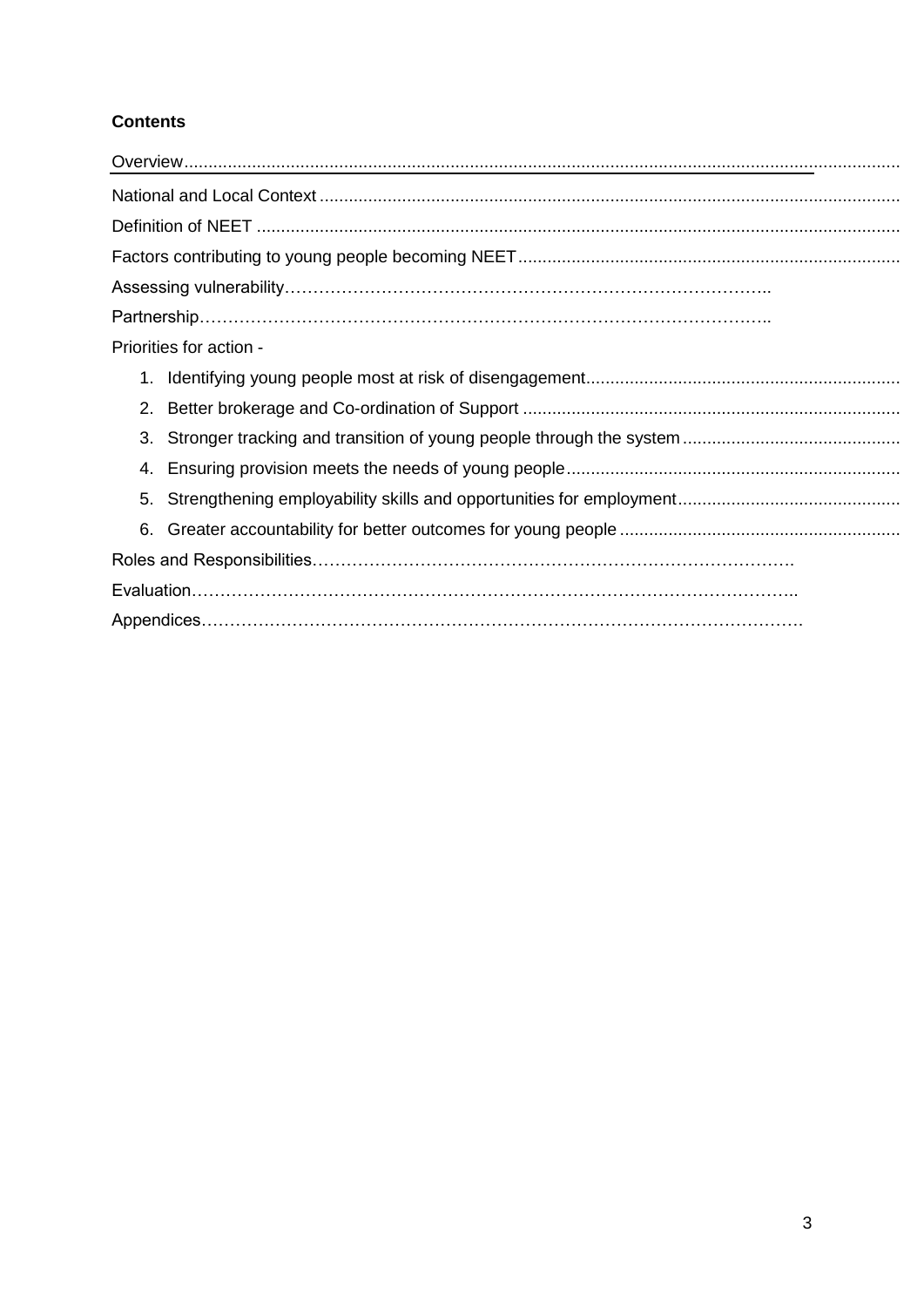#### **1.1 Overview**

Young People's transition beyond secondary school is a significant period, both developmentally and vocationally – we have a collective responsibility to ensure that young people reach employment, education and training destinations suitable to their and society's needs.

Young people who find themselves not in education, employment or training between the ages of 16 and 18 are much more likely to be unemployed in the future, receive low income, suffer from poor physical and mental health, depression and possibly find themselves involved in crime. It is vital that we work together to maximise the contribution that all young people can make to their families, communities and the economy of the County Borough and the country.

This strategy describes the priorities and criteria associated with the engagement of young people from the age of 11 to ensure their progression in education, training and employment post 16 and how we will engage with those either NEET or potentially NEET, including by acknowledging and addressing their circumstances, abilities and vulnerabilities.

Welsh Government's Engagement and Progression framework guidance (2013) is applied in Caerphilly and sees significant activity that leads to positive outcomes. Though there are established arrangements in place for the identification of those with potentially limiting vulnerabilities and the improvement of their prospects, more needs to be done and this strategy points to how this can be accomplished. It is vital that all young people secure and sustain positive destinations after leaving compulsory education.

Though focussed on the prevention of NEET (not in Education, Employment or Training) status, Caerphilly's approach is very much about fostering a positive approach towards our young people and, therefore, is focussed on taking all necessary actions to ensure their wellbeing – we know by experience that this approach is the best way to secure positive outcomes in any and all aspects of their lives.

This strategy has been developed collaboratively with all key stakeholders, identifying key criteria in relation to increasing engagement and progression and thus reducing the chances of young people becoming NEET.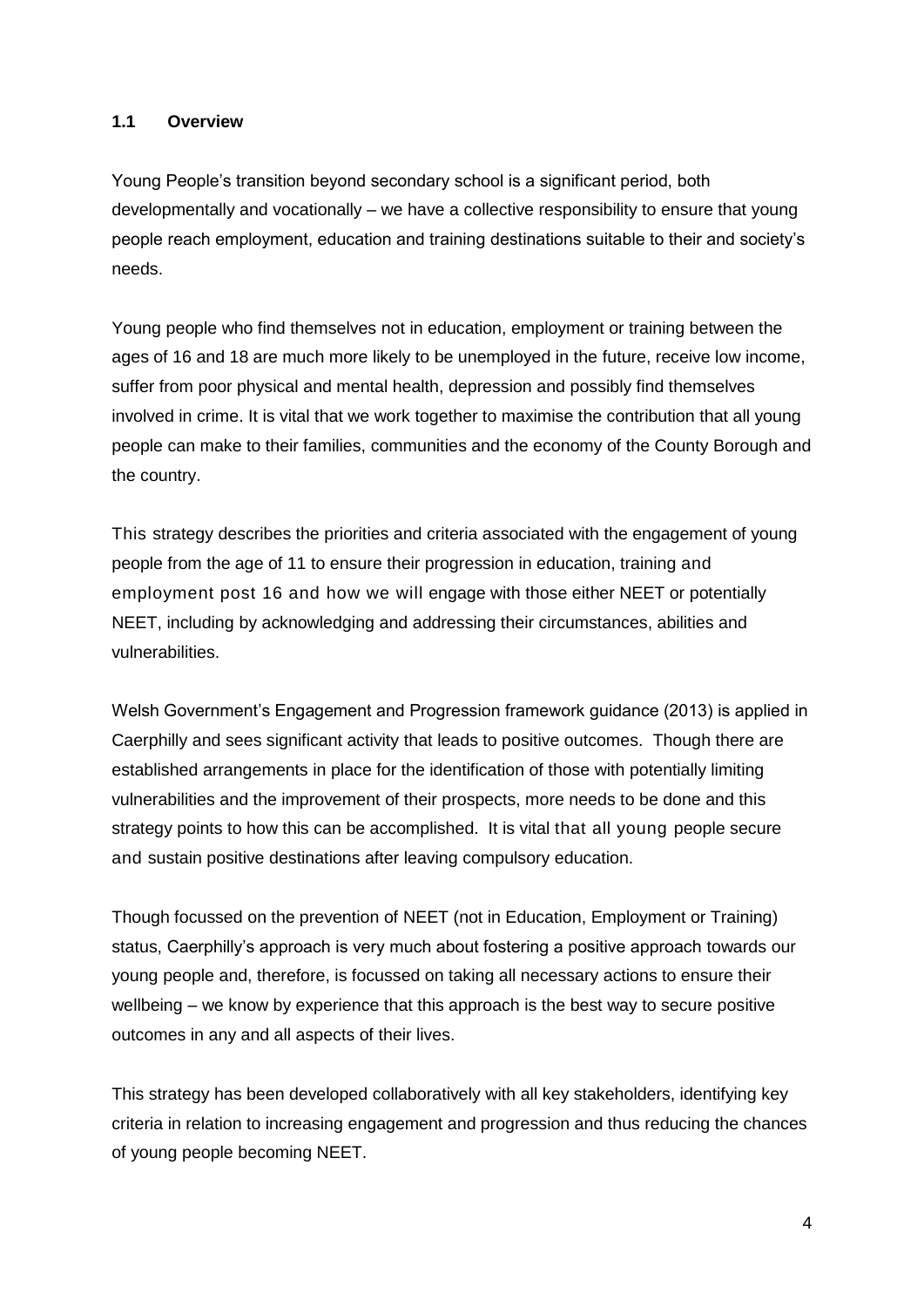# **1.2 Acknowledging and responding to barriers in progression**

There are a number of factors that can contribute to young people not achieving their potential or failing to thrive more generally, all of which impact their prospects regarding education, employment and training. Some of these factors relate to vulnerabilities that young people may have as a consequence of their personal histories and some may be more systemic in nature.

Working with our Education services and providers, including Careers Wales, training providers and all those whose activities include improving the wellbeing of young people, it is recognised that identification and intervention are vital in supporting young people in their learning and enabling them to reach their potential.

Activity is therefore twofold: to prevent young people becoming NEET in the first instance and to reengage those who find, for whatever reason, that their future, imminent or current inclusion in the world of education, training or work is particularly challenging.

The vision and aspiration in Caerphilly is that all young people will make a successful transition to further learning, training or employment and develop the skills that will enable them to succeed in adult life and reach their full potential.

Our focus is on young people in secondary education, 11-19 years, though not excluding those 19-24. This approach aligns with Welsh Government's Youth Engagement and Progression Framework – Caerphilly's Engagement and progression arrangements are intrinsic to CCBC's overall NEETs strategy.

This Strategy is therefore based on the six key priorities as outlined in Welsh Government's Youth Engagement and Progression Framework guidance. These are to:

- Identify young people most at risk of disengagement
- Improve the brokerage and co-ordination of support
- Improve the tracking systems which lead to more effective transition
- Tailor provision to better meet the needs of young people
- Strengthen employability skills and opportunities for employment
- Ensure greater accountability for all stakeholders

By clearly developing activity in relation to these priorities, we will continue to reduce the number of young people who spend time outside of education, employment or training and the significant impact that this has on the quality of their future lives, health, well-being and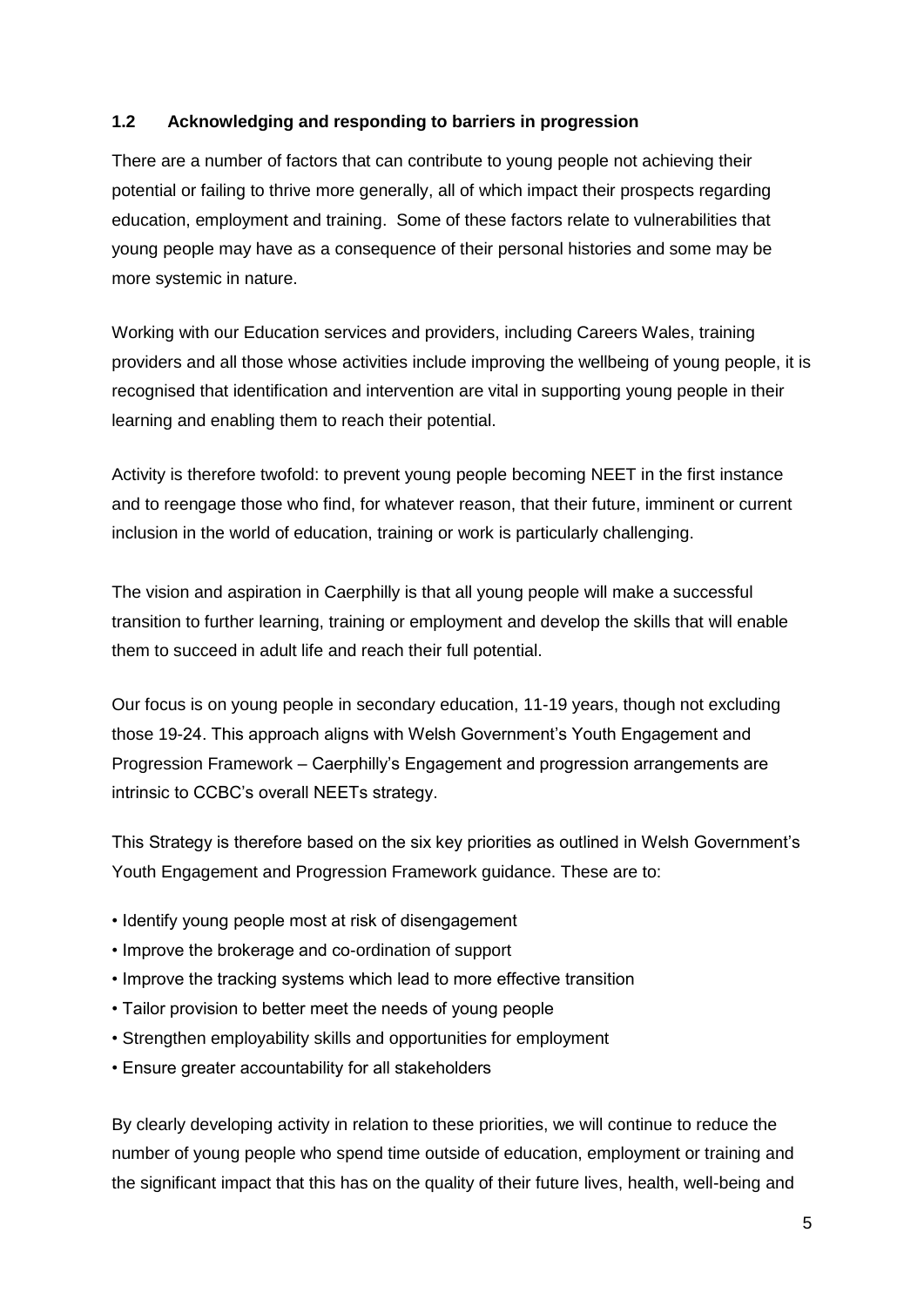self-esteem.

# <span id="page-5-0"></span>**1.3 Related guidance**

Our collective efforts in Caerphilly support and are supported by wider legislation and guidance, including the Youth Engagement and Progression Framework [YEPF] (2013) which provides a delivery model centred on the needs of young people, outlining the clear responsibilities of local authorities, schools, Careers Wales and a range of organisations to provide better outcomes for young people.

Hidden Ambitions (2017) – 'an active offer of education, work or training as they make the leap into adulthood' is an integral aspect of our commitment to care leavers. The Authority's Cynydd scheme, for example, provides care leavers with opportunities for traineeships within the council's various departments.

The current National Youth Work Strategy guides the work of Caerphilly Youth where responsibility for the coordination of NEETs-reduction activity is located. Youth work frequently complements the formal education offer from schools, supporting improvements in behaviour, attendance and progression through key points of transition.

The Well-being of Future Generations Act (2015) is significant in that it requires us to carry out sustainable development, ensuring that the needs of future generations are not compromised. In Caerphilly, the contribution our priorities for action make towards the seven national objectives are embedded within the Public Service Board's Wellbeing Plan.

The strategy is also firmly embedded within policies and processes that support the progression of the Local Authority education priorities. This includes the annual Service Improvement Plan that specifies targets for improvement, tracking and monitoring the impact of actions on a termly basis. Other integral documentation includes the LA Inclusion and Wellbeing strategy and the EAS Business Plan. Performance measures are regularly updated in the Directorate Performance Assessment and shared with Corporate Management Team, Scrutiny and Cabinet committees.

# **2.1 Definition of NEET**

The term NEET refers to young people who are not engaged in education, employment or training at the age of 16 and beyond. It is often used to describe young people who are disengaged from learning or employment and have become marginalised from society.

NEET young people are as diverse as any group and includes those who are economically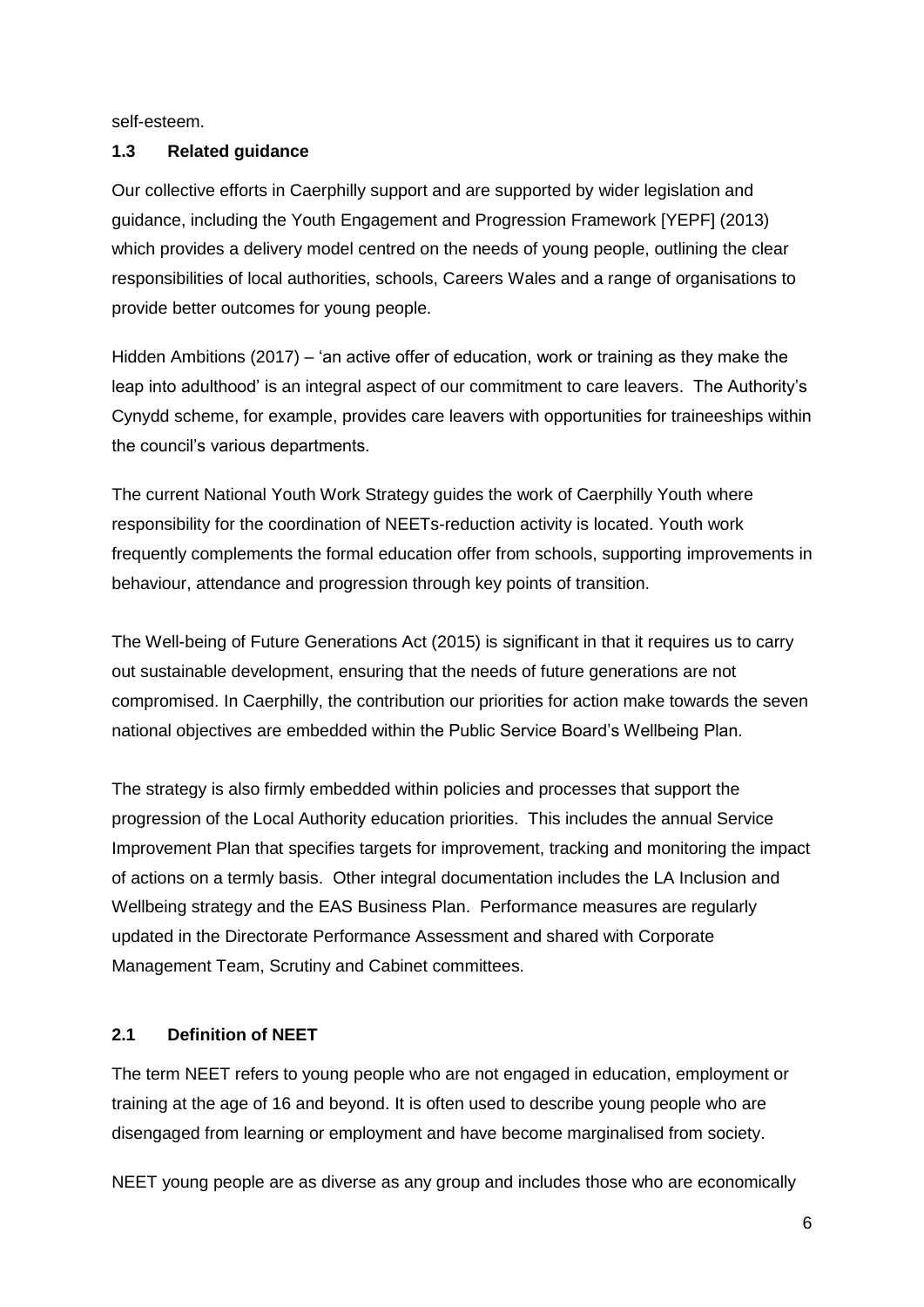inactive (out of work, not actively looking for work and not looking to start a job). Some of these young people may have caring responsibilities and/or other complex needs. Very broadly, there are three categories of NEET young people:

- Those who are soon likely to participate in education or training or secure employment
- 'Undecided NEET', who do not face significant personal barriers to participating in education or training, but are dissatisfied or unaware of the available opportunities
- Those who face significant personal and structural barriers and are likely to remain NEET for some time

The frequency and the length of periods experienced as NEET can have a significant and negative impact on a young person's future prospects.

It is recognised that young people can become NEET at any time. Studies highlight the importance of recognising that young people who are NEET have different characteristics and complex needs. The local context and characteristics of the groupings of young people who are NEET are central to identifying the key ingredients for appropriate support.

# <span id="page-6-0"></span>**2.2 Why do Young People become NEET?**

Young people are much more likely to become NEET if they:

- have learning difficulties and/or disabilities
- are Male:
- have been in care or had family problems including living in an environment that is not conducive to employment, education or training;
- have been bullied:
- are homeless:
- have health problems;
- have a record of drug or alcohol abuse or crime;
- have been persistent absentees from school;
- do not have many qualifications;
- have low levels of basic, key and/or employability skills;
- have financial problems;
- have dependants;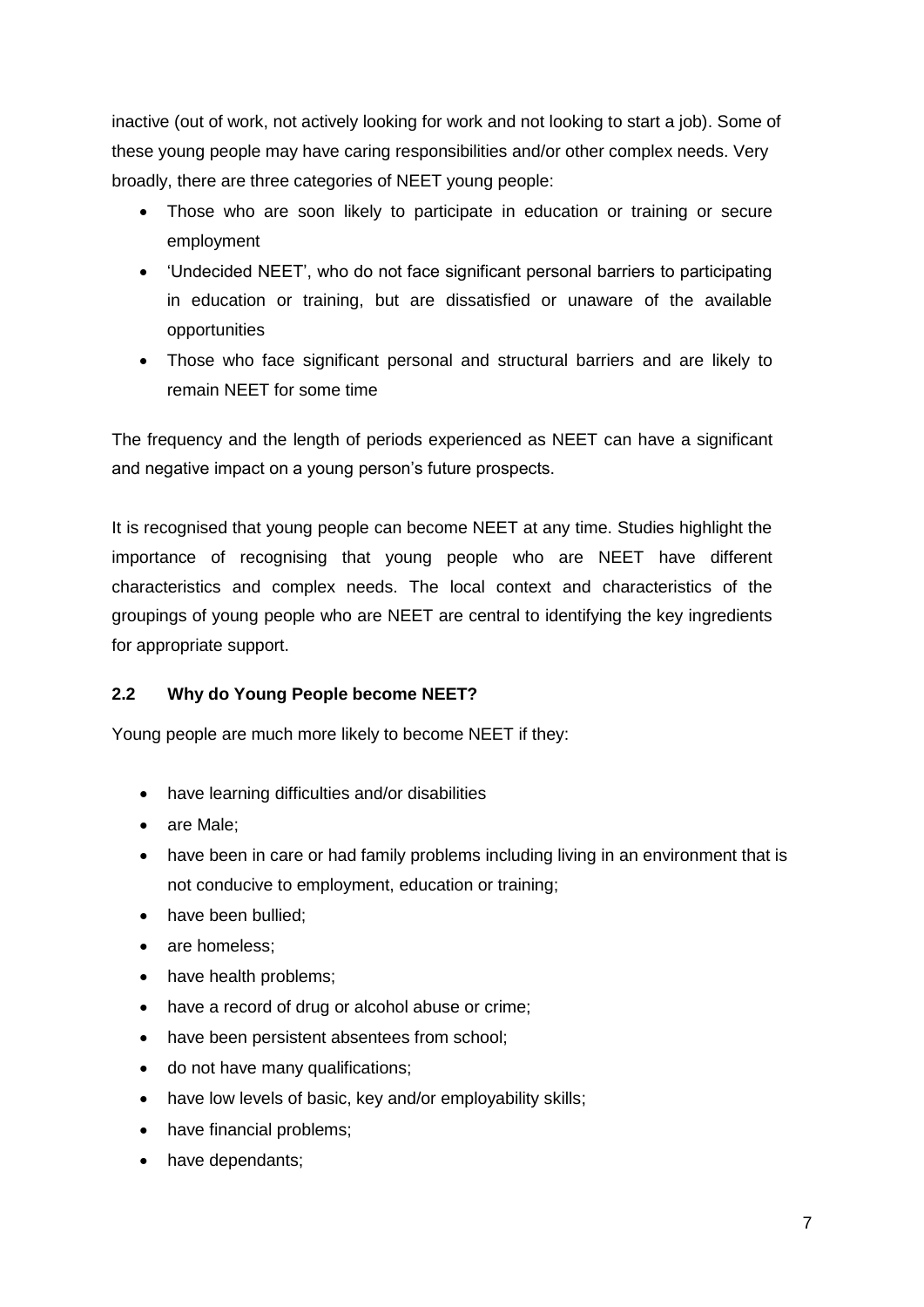- are young carers;
- fail to make a successful transition to further education, training or work after compulsory education finishes;
- have poor relationships with their Schools/Teachers
- have experienced trauma as a result of having had Adverse Childhood Experiences such as Verbal abuse, Physical abuse, Sexual abuse, Parental separation, Household domestic violence, Household mental illness, Household alcohol abuse, Household drug use, or the incarceration of a household member

Young People can become NEET due to a variety of reasons and circumstances. Transition past the age of 16 is a significant period in all young peoples' lives, and our support is vital to ensure that the risk of young people becoming NEET is reduced or removed.

Children and young people may be classed as vulnerable for a variety of reasons and such vulnerabilities and the life experiences that can accompany them can significantly influence an individual's life, including their post-16 future. A number of these vulnerabilities are acknowledged within CCBC's vulnerability assessment tool, STRIVE:

- Persistent absenteeism
- Low levels of attainment
- Number of exclusions and days excluded
- Additional learning needs
- Free school meals status
- Looked after status
- Number of school moves in the last two years
- English as an additional language

There a number of others which can also be influential and form a part of the assessment arrangements of various agencies within CCBC and by its partner groups, though not necessarily by all schools. These include:

- Caring for a sibling, parent or partner
- Pregnancy or parenting
- Substance misuse
- Physical/mental illness/disability
- Homelessness
- Poverty
- Offending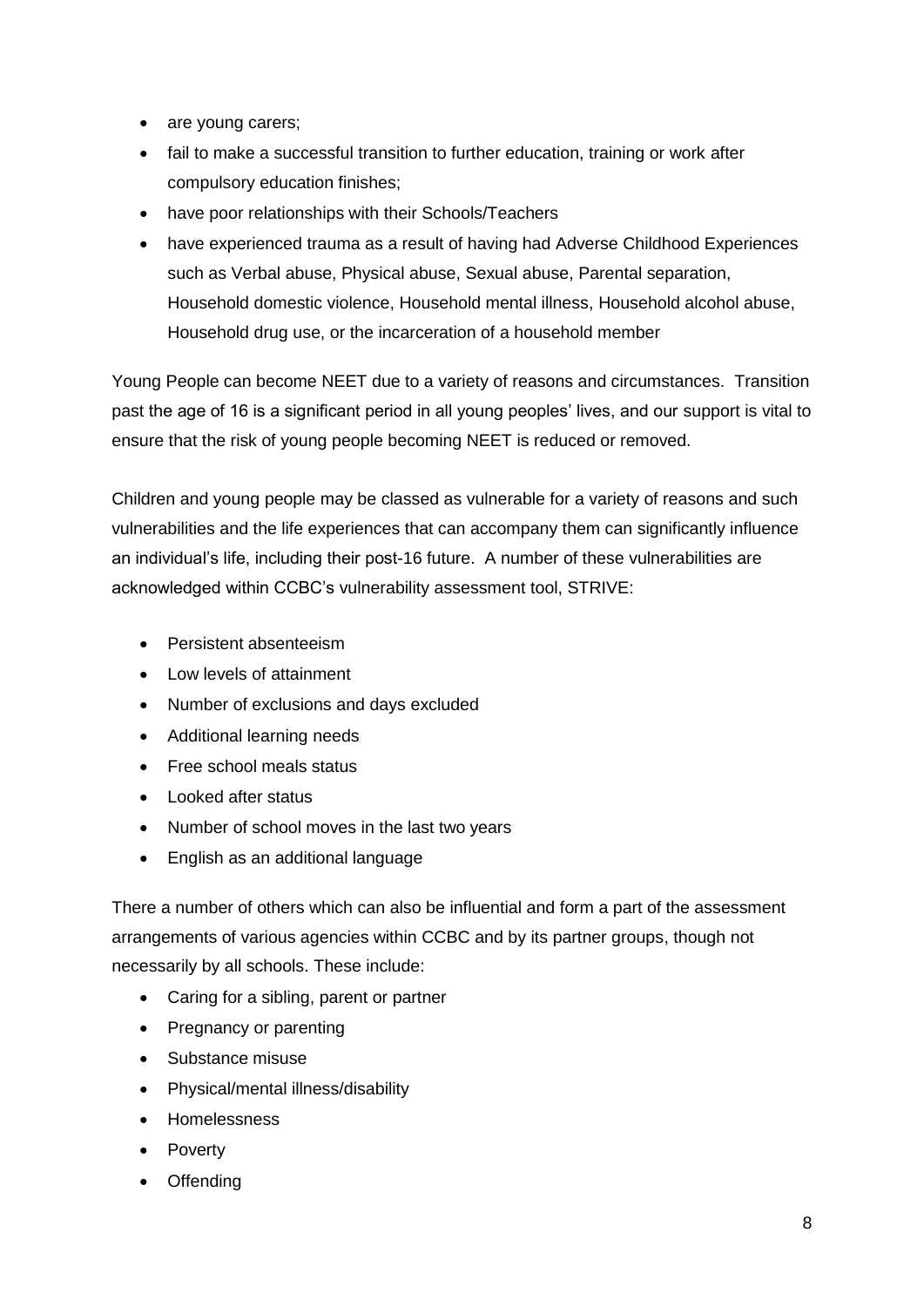- Low self esteem
- Domestic Violence
- Adverse Childhood Experiences

# **2.3 Assessing vulnerability**

# **Schools and Inclusion services - Year 9 to Year 11**

Pastoral leads or heads of year in all secondary schools identify learners who may be vulnerable or showing signs of disengagement. Following assessment and referral, Education Inclusion Services will determine the level of vulnerability and concern. Where appropriate, the Engagement and Progression Coordinator (EPC) arranges services to provide lead worker support for the young person.

# **Youth Engagement and Progression Framework (YEPF)**

Caerphilly's Youth Engagement and Progression Framework aims to help all young people overcome the challenges they face so that they all have the opportunity to achieve their full potential. It coordinates activity and intervention and harnesses capacity by incorporating multiple agencies and workers to ensure a sufficiency of support for those young people in need of it. A young person-centred network of agencies responds to those identified as at risk of disengagement and provides the right level of intervention and support to help them make sustained progress.

The Engagement and Progression framework underpins Caerphilly NEETs approach but links in with the work of many others including schools, education Inclusion services and school improvement services.

# **3.1 Partnerships**

To successfully reduce the number of young people who are NEET and achieve sustained employment, continued commitment to working in partnership is needed from all those involved in supporting young people in Caerphilly. Partners vital to this success to date and in the future include all the mainstream Secondary schools, Coleg Y Cymoedd, Coleg Gwent, CCBC's Adult and Community Learning (ACL) Service, Careers Wales, participating Youth Support Services from all sectors, Job Centre Plus, employers (including CCBC), health professionals, parents and peers.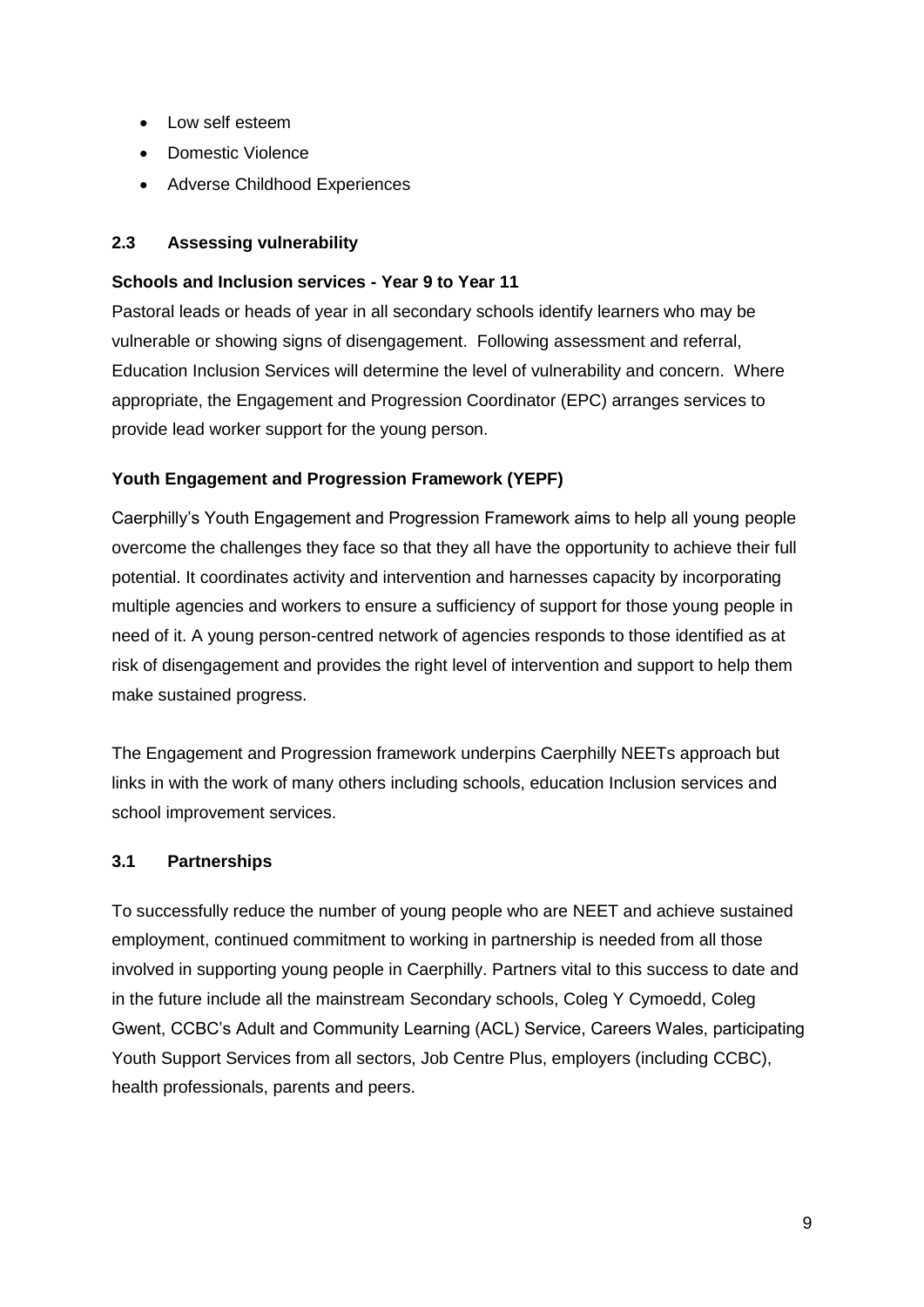Examples of NEET partnership working and processes:

| <b>Young person</b>                                                 | <b>Issues</b>                                                                                                                   | <b>Process</b>                                                                                                                                                                                                                                                                                                | <b>Outcome</b>                                                                                                                                                                                                                                                          |
|---------------------------------------------------------------------|---------------------------------------------------------------------------------------------------------------------------------|---------------------------------------------------------------------------------------------------------------------------------------------------------------------------------------------------------------------------------------------------------------------------------------------------------------|-------------------------------------------------------------------------------------------------------------------------------------------------------------------------------------------------------------------------------------------------------------------------|
| 15 years,<br>school<br>disengagement,<br>family issues,<br>isolated | Poor<br>Teacher/adult<br>relationships<br>Falling school<br>attendance<br>Poor GCSE<br>prospects<br>Risk of school<br>exclusion | Intervention coordinated via<br>$1_{-}$<br><b>Engagement and Progression</b><br>system Head of Year 11.<br>2. LEI liaison provides wider<br>picture of personal<br>circumstances,<br>characteristics/history<br>Introductions made to Youth<br>3.<br>project.<br>4. Regular links with Lead<br>Worker support | Managed increase in<br>✓<br>school attendance<br>Interests/skills<br>assessed<br>Progression<br>✓<br>arrangements to FE<br>initiated<br>$\checkmark$<br>Regular community<br>support addresses<br>social isolation                                                      |
| 14 years,<br>behavioural<br>challenges in<br>school                 | Poor<br>Teacher/School<br>relationships<br>Presents as<br>aggressive and<br>uncooperative<br>Poor academic<br>engagement        | Coordination between<br>1.<br><b>Engagement and Progression</b><br><b>Coordinator and School</b><br>Counselling<br>Service/Educational<br>Psychology<br>Out of school link with Lead<br>2.<br>Worker established<br>3.<br>ACEs-related trauma identified                                                      | School coping<br>✓<br>strategies coproduced,<br>including anger<br>management<br>$\checkmark$<br>Trauma-informed<br>Youth Service support<br>arrangements set up<br>in community and for<br>family<br>Vocational and<br>$\checkmark$<br>personal interests<br>developed |
| 13 years, poor<br>academic<br>engagement                            | No significant<br>relationships with<br>peers or adults                                                                         | Engagement and progression<br>1.<br>panel brokers Lead Worker<br>support<br>Subsequent engagement<br>2.<br>assesses vulnerabilities and<br>establishes supportive<br>professional relationship<br>Lead Worker coordination with<br>3.<br>School                                                               | LGBT support group<br>$\checkmark$<br>links established<br>Homelessness<br>$\checkmark$<br>prevention support<br>provided<br>$\checkmark$<br>Academic<br>reengagement                                                                                                   |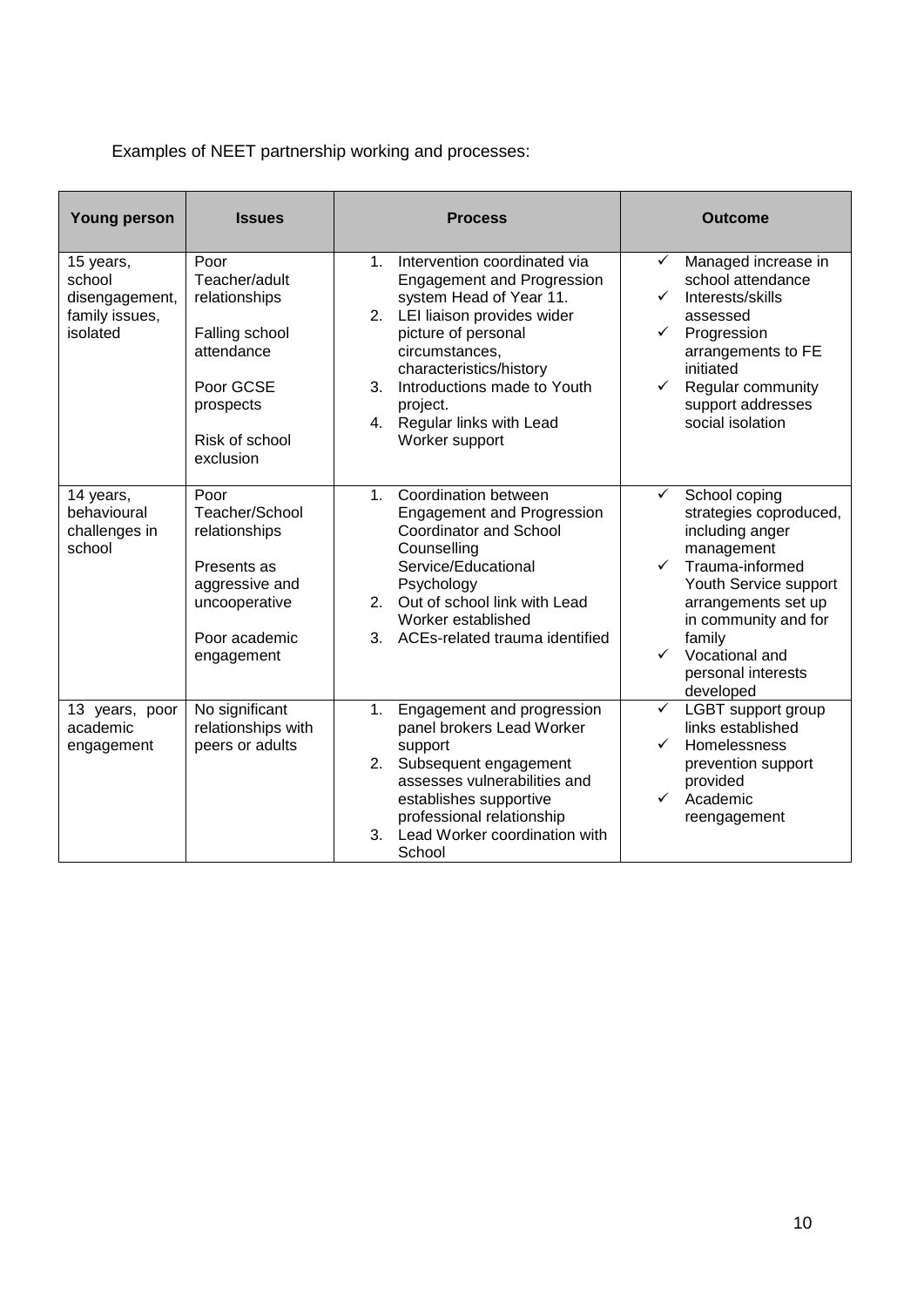# **4.1 Priorities for improvement**

Our criteria for success are defined within the Engagement and Progression framework's 6 key priorities.

# <span id="page-10-0"></span>**Priority 1:** *Identifying young people most at risk of disengagement*

#### **Criteria**

Children's/Young People's vulnerabilities are acknowledged across School and LA systems.

Transition arrangements beyond Year 11 are thorough and consistent.

## <span id="page-10-1"></span>**Priority 2:** *Better brokerage and Co-ordination of Support*

#### **Criteria**

Membership and contribution by agencies linked to the Engagement and Progression Framework activity is reviewed, expanded and enhanced.

Lead Worker function is maintained, developed and effective.

Young people are engaged in the review and improvement of services.

Brokerage arrangements below Year 10 and beyond school age are extended to widen support.

## <span id="page-10-2"></span>**Priority 3:** *Stronger tracking and transition of young people through the system*

#### **Criteria**

Information sharing between CCBC and key partners is strengthened.

Destination information is accurate and used to inform planning.

A coordinated approach supports transition between provision, key stages of compulsory education, and movement from pre to post 16

Care Leavers are effectively tracked to ensure support is in place to access education, employment or training.

# <span id="page-10-3"></span>**Priority 4:** *Ensuring provision meets the needs of young people*

**Criteria**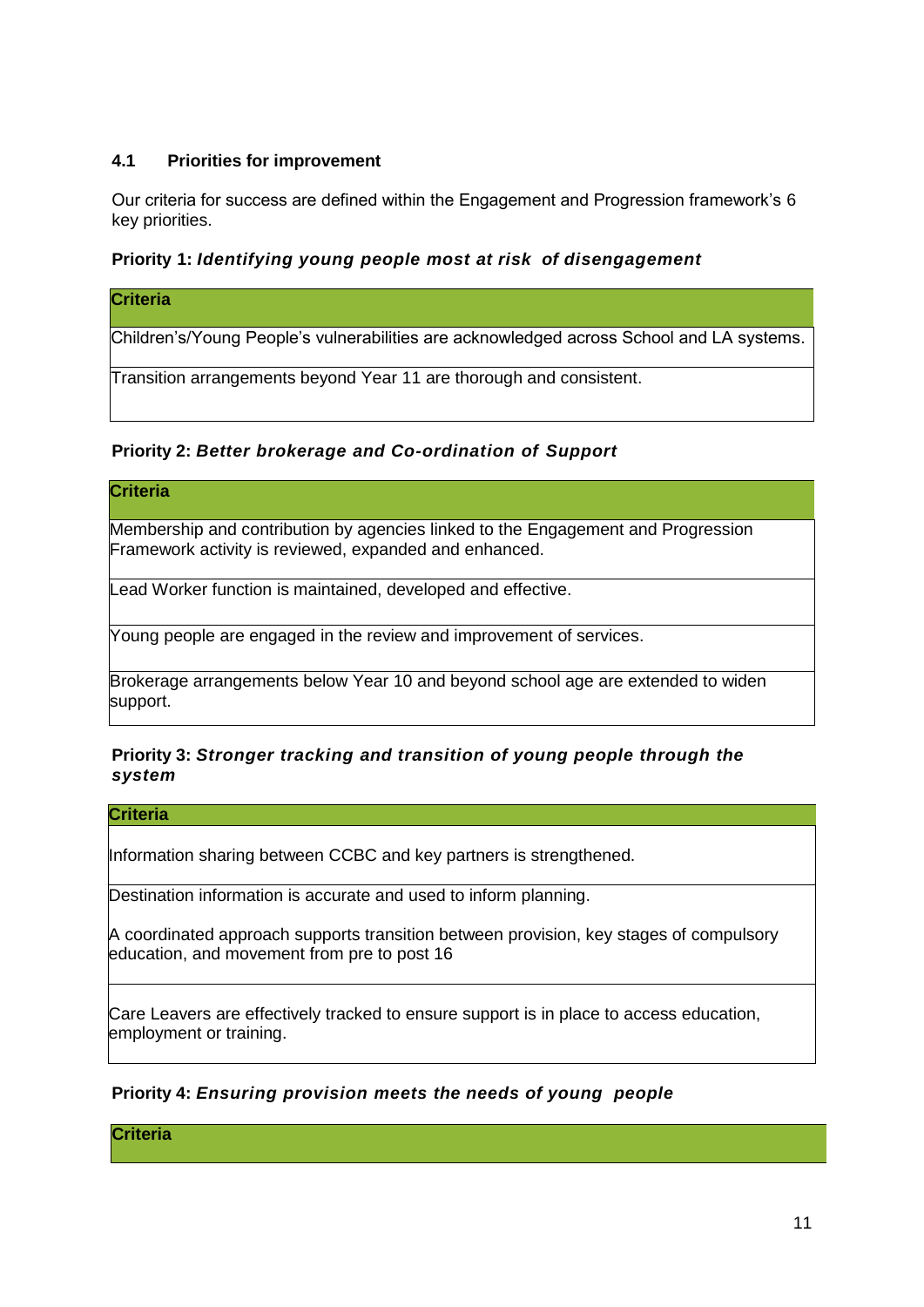All young people of secondary school age have access to social and emotional support, inclusive of those educated in schools, PRUs/EOTAS/home educated.

All educational services, including schools, are ACEs aware/ACEs assess all pupils at risk of exclusion or NEET.

Young people's participation, within the planning and delivery of all services, is embedded and effectively targeted at young people who are NEET.

An entitlements-based approach to young peoples' access to vocational support and guidance is adopted.

# <span id="page-11-0"></span>**Priority 5:** *Strengthening employability skills and opportunities for employment*

# **Criteria**

Strong links exist between education providers and business to ensure that labour market intelligence informs curricula and provision planning.

The delivery of employability skills are effectively promoted.

Traineeship and apprenticeship opportunities and effectively promoted.

Enterprise and entrepreneurship activities in education services, including schools are effectively promoted.

#### **Priority 6:** *Greater accountability for better outcomes for young people*

#### **Criteria**

Priority actions embedded within – Corporate performance measurement arrangements The Education Directorate's Service Improvement Plan

Effective partnership work with schools towards ongoing self-evaluation processes related to NEET performance, outcomes and processes.

All engaging organisations to be supported to achieve the Participation kitemark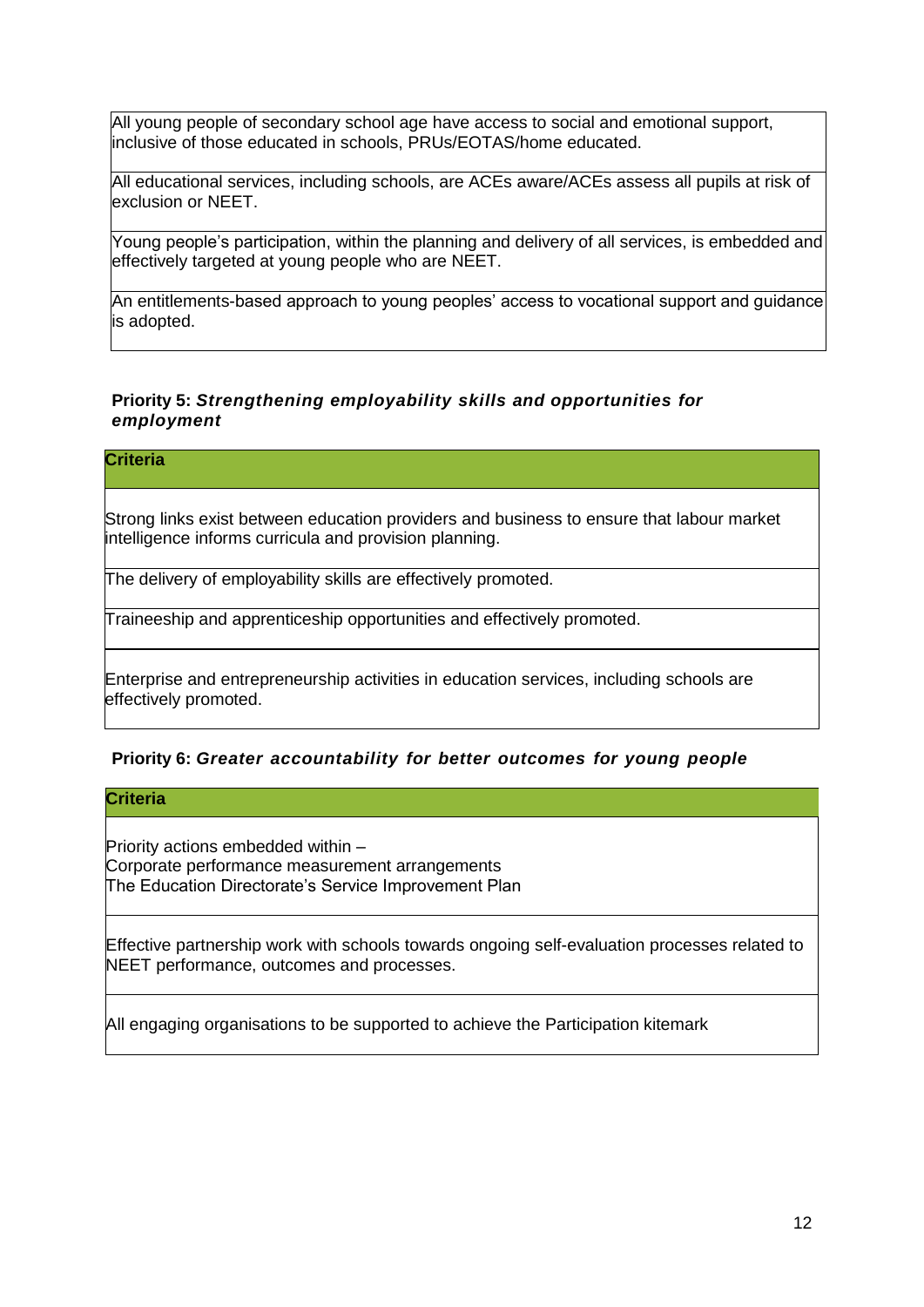# **5.1 Roles and responsibilities**

# **Local Authority staff – school improvement/Youth**

# EARLY IDENTIFICATION

- Meet schools and providers on a half-termly basis to identify 'at risk' NEET young people and arrange support and finalise destinations. STRIVE reports are used for meetings and are attended by EWOs, Careers Wales and Heads of Year or Manager. Meeting minutes are shared by secure E Mail. It is likely that YOS will shortly be attending some of these meetings.
- Current Tier 1 and Tier 2 NEET young people details, supplied by Careers Wales Hub, are updated on a monthly basis, leading to liaison with partners to ascertain whether or not young peoples' status has changed Careers Wales notified accordingly.

# BROKERAGE

- Organise support for identified pupils e.g. Inspire to Achieve programme, youth work support via Cardiff Met student placements, trips to post 16 provision, referral to HPAD, college taster sessions, college placements, the Youth Forum and support from current youth service provision e.g., Cross Keys College
- Ensure relevant pupils provided with a suitable destination, aligned with support provided as necessary.
- Locate Tier 1 and Tier 2 NEETs via phone or house visits. Discuss options and arrange support and provision
- Organise 2 Live Vacancy events per year to enable young people to make considered choices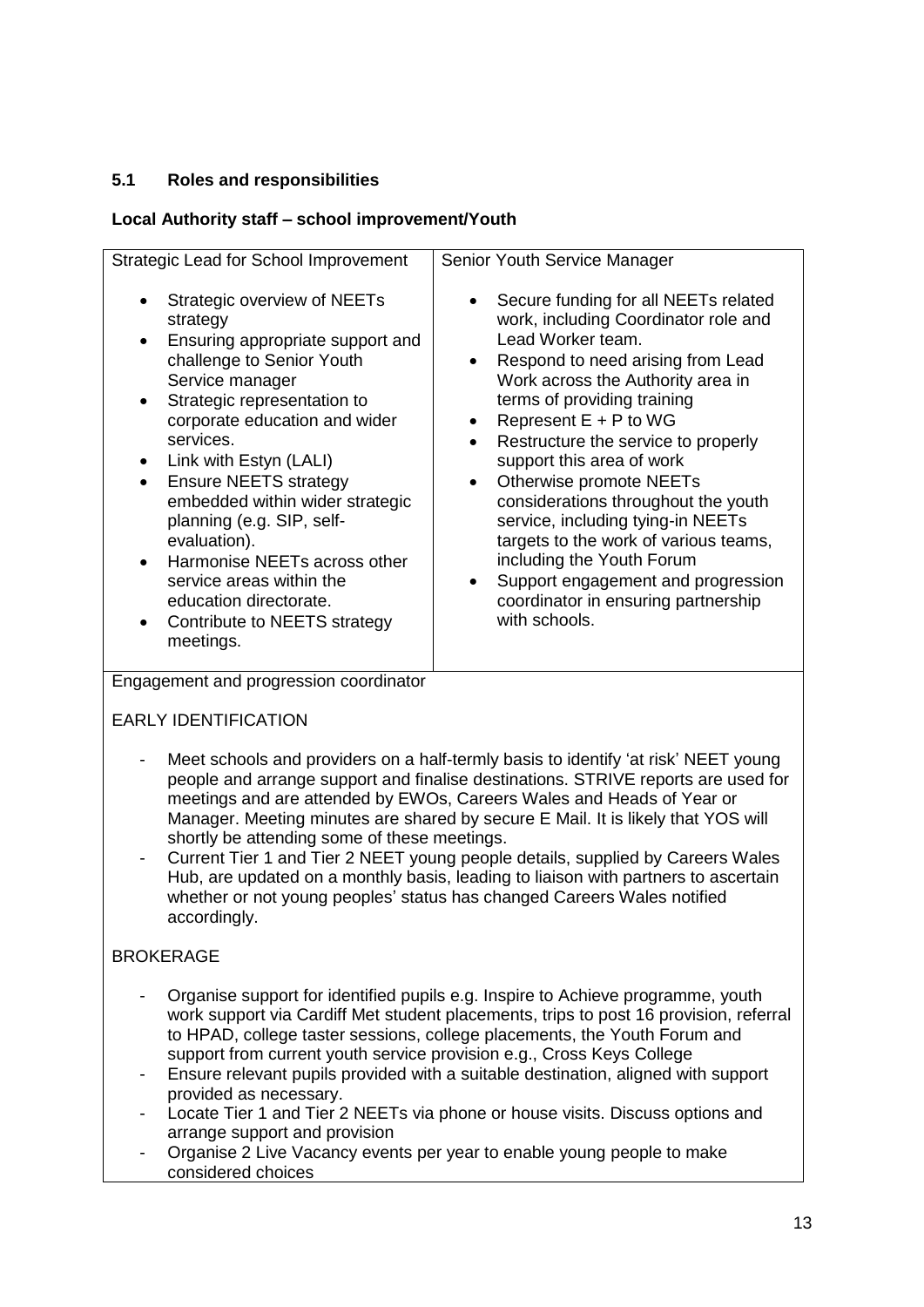- Organise appropriate support for SPACE panel referrals, liaising with 16 Plus Social Services, CAHMS, Supporting Family Change, Youth Service projects, Schools, Colleges, Charities, Parents, Behavioural Support, EOTAS team, Providers, IAA.

# TRACKING PROGRESS

- Monthly discussions about young people's progress through monthly YEPF meetings and LPFS
- Download monthly Tier reports and update
- KIT phone calls with most vulnerable pupils.
- Regular phone calls to Tier and Tier 2 NEETs in partnership with HPAD.
- Withdrawal reports from colleges
- Reconciliation of Careers Wales listed year 11 NEETs. This involves locating the individuals, identifying their status and sending updates to Careers Wales

# **PROVISION**

- Visit providers on regular basis to discuss learners' progress
- Promote and publicise provision through social media

## EMPLOYABILITY

Support young people into EET via referrals to projects, assistance with college applications, college staff appointments, Careers Wales appointments, transport to venues, taster sessions, appointments at Live Vacancy events, one to one phone call appointments

# ACCOUNTABILITY

- Via monthly YEPF meetings and Lead Practitioner Forums.
- Twice yearly reports to Welsh government
- Monthly Tier reports
- Year 11 NEETs figure
- **Education Scrutiny**

| <b>Lead Education Welfare Officer</b>                                                                                                                                                       | <b>Educational Welfare Officers</b>                                                                                                                                                                                                                                                   |  |  |  |
|---------------------------------------------------------------------------------------------------------------------------------------------------------------------------------------------|---------------------------------------------------------------------------------------------------------------------------------------------------------------------------------------------------------------------------------------------------------------------------------------|--|--|--|
| Ensure meetings between EWOs<br>$\bullet$<br>and schools take place and are<br>productive. (appropriate support<br>and challenge)<br>Contribute to NEETS strategy<br>$\bullet$<br>meetings. | Attend half-termly meetings with<br>$\bullet$<br><b>Engagement and Progression</b><br>coordinator and schools.<br>Work with those pupils who are at risk<br>$\bullet$<br>of being NEET due to low attendance<br>as per EWS case management and<br>attendance meetings with the school |  |  |  |
| <b>Principal Information Officer</b>                                                                                                                                                        | Data Officer                                                                                                                                                                                                                                                                          |  |  |  |
| Quality assure the data process.<br>Work with secondary schools to<br>$\bullet$<br>set appropriate yearly targets<br>relating to reducing the number of<br>NEETS.                           | Monthly support to engagement and<br>$\bullet$<br>progressions coordinator in preparing<br>summary reports.<br>Update monthly tracking data sheets<br>$\bullet$<br>identifying pupil destinations and                                                                                 |  |  |  |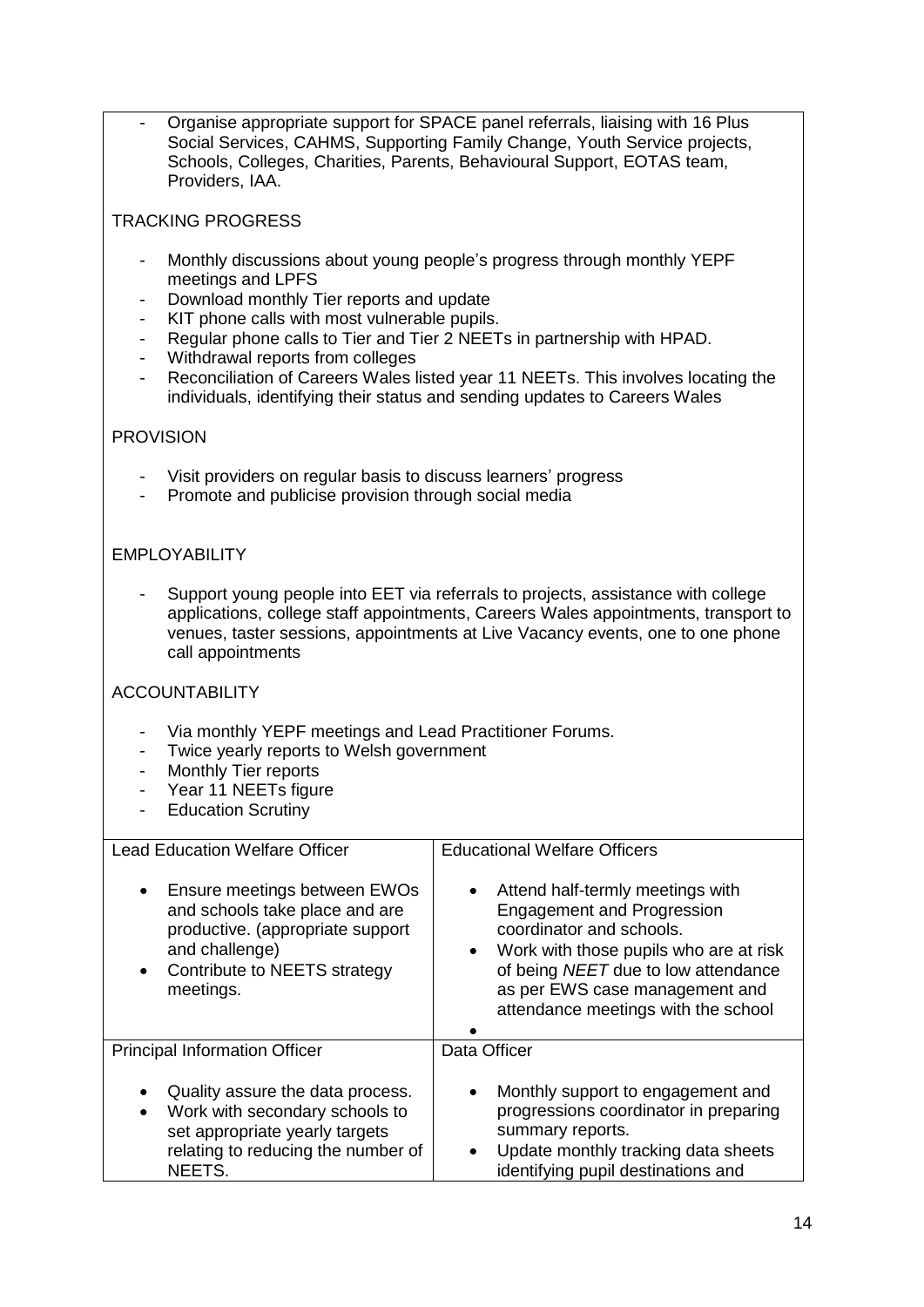|      | monitoring progress towards securing<br>destinations. |
|------|-------------------------------------------------------|
| $ -$ |                                                       |

# **Local Authority staff – other services**

| Inclusion Services including -<br><b>Educational Psychology</b><br>Behavioural support<br>LAC team | The educational psychology service will enquire at the<br>secondary school planning meetings whether there are<br>any pupils at risk of becoming NEET and look to offer<br>advice where appropriate.                                                                                                                                                                                                                                                                                                                                                                                                                                                                                                                                                                                                                                                        |  |  |  |
|----------------------------------------------------------------------------------------------------|-------------------------------------------------------------------------------------------------------------------------------------------------------------------------------------------------------------------------------------------------------------------------------------------------------------------------------------------------------------------------------------------------------------------------------------------------------------------------------------------------------------------------------------------------------------------------------------------------------------------------------------------------------------------------------------------------------------------------------------------------------------------------------------------------------------------------------------------------------------|--|--|--|
|                                                                                                    | An annual planning meeting will be held with each<br>secondary school to discuss vulnerable learners and<br>provide advice and guidance or signpost school staff.                                                                                                                                                                                                                                                                                                                                                                                                                                                                                                                                                                                                                                                                                           |  |  |  |
|                                                                                                    | Our Post-16 Champion will liaise with John Poyner, the<br>Engagement and Progression Officer to provide any<br>advice as appropriate and as required to support planning<br>for pupils at risk of becoming NEET, where difficulties<br>have arisen with this planning process.                                                                                                                                                                                                                                                                                                                                                                                                                                                                                                                                                                              |  |  |  |
| <b>EOTAS</b>                                                                                       | During transition to EOTAS provision, colleagues meet<br>the student, their family and professionals who may have<br>worked with the young person in another capacity, to<br>develop a pathway plan. Whilst there is a focus on<br>present need and relevant interventions necessary, a<br>significant area discussed is progression. Targets are<br>mutually agreed with monitoring and review dates to<br>ensure the plan is kept on track. Staff at all provisions<br>work with the students and family to ensure an<br>appropriate pathway is both researched and accessible.<br>Staff continue to work with many of students, for a set<br>period, once they have passed compulsory school leaving<br>age. Specifically, they help with transition ensuring the<br>student is making progress in their new pathway before<br>withdrawing such support. |  |  |  |
| <b>Families First organisations</b>                                                                | A Lead Worker (Engagement and Progression<br>terminology for any professional providing key support)                                                                                                                                                                                                                                                                                                                                                                                                                                                                                                                                                                                                                                                                                                                                                        |  |  |  |
| <b>YOS</b>                                                                                         | provides direct support/assistance, information and<br>knowledge and coordinates with the YEPF coordinator to                                                                                                                                                                                                                                                                                                                                                                                                                                                                                                                                                                                                                                                                                                                                               |  |  |  |
| Social Services (Inc. post 16<br>team)                                                             | update on progress.                                                                                                                                                                                                                                                                                                                                                                                                                                                                                                                                                                                                                                                                                                                                                                                                                                         |  |  |  |
| Youth Service teams                                                                                | Engagement varies considerably in type, location and<br>length of intervention, depending on the young person's                                                                                                                                                                                                                                                                                                                                                                                                                                                                                                                                                                                                                                                                                                                                             |  |  |  |
| <b>Communities for Work</b>                                                                        | needs, the setting/context and history of intervention.                                                                                                                                                                                                                                                                                                                                                                                                                                                                                                                                                                                                                                                                                                                                                                                                     |  |  |  |
| I <sub>2</sub> W                                                                                   |                                                                                                                                                                                                                                                                                                                                                                                                                                                                                                                                                                                                                                                                                                                                                                                                                                                             |  |  |  |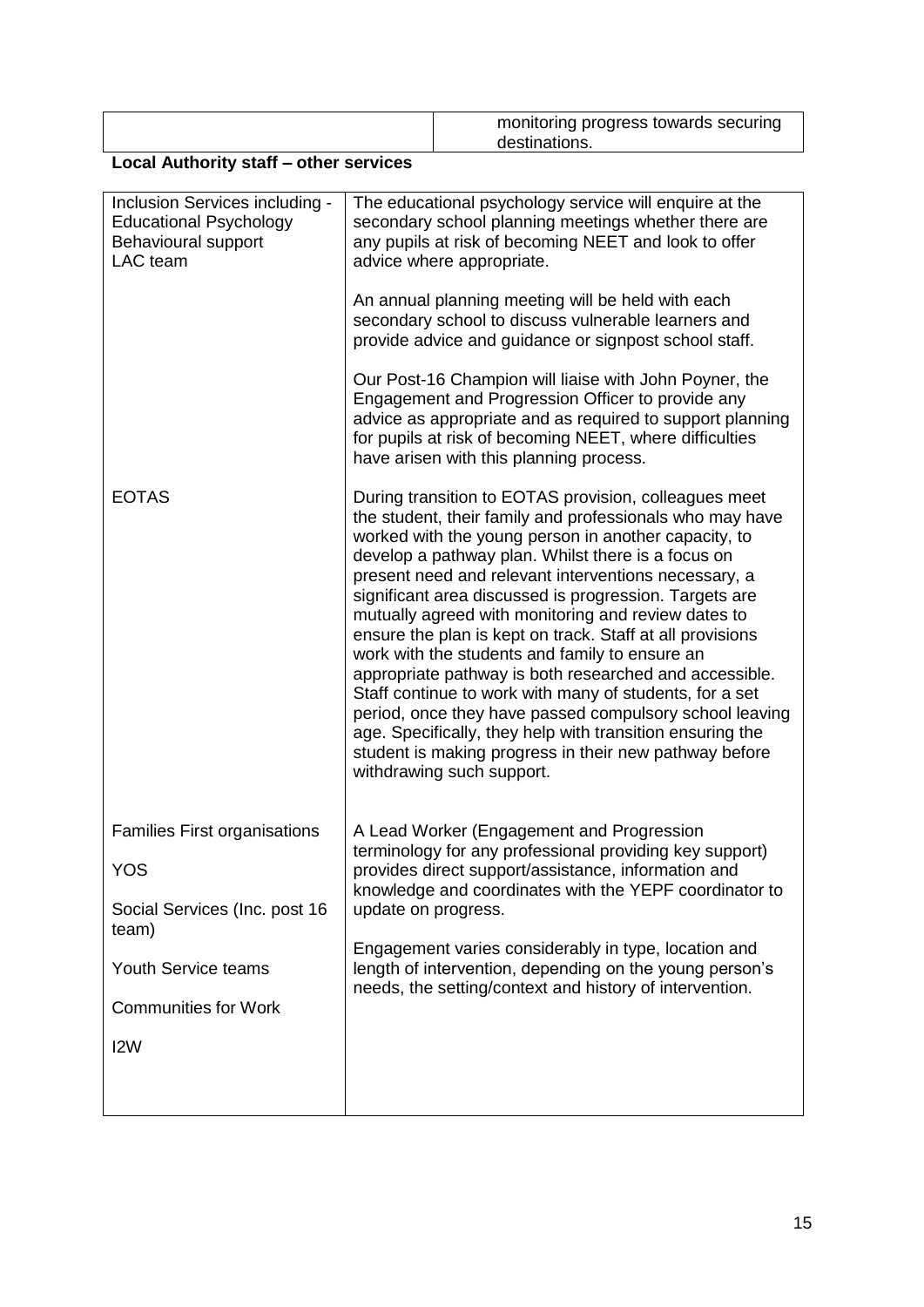# **External Services**

| Work based learning providers<br><b>Further Education providers</b><br>Drug and Alcohol agencies | A Lead Worker (Engagement and Progression<br>terminology for any professional providing key support)<br>provides direct support/assistance, information and<br>knowledge and coordinates with the YEPF coordinator to<br>update on progress. |
|--------------------------------------------------------------------------------------------------|----------------------------------------------------------------------------------------------------------------------------------------------------------------------------------------------------------------------------------------------|
| Housing services/providers<br>$3rd$ sector youth projects                                        | Engagement varies considerably in type, location and<br>length of intervention, depending on the young person's<br>needs, the setting/context and history of intervention.                                                                   |
| Armed Forces support<br>structures                                                               |                                                                                                                                                                                                                                              |
| <b>DWP</b>                                                                                       |                                                                                                                                                                                                                                              |
|                                                                                                  |                                                                                                                                                                                                                                              |

# **Schools**

| Headteachers          |                                                                                           |
|-----------------------|-------------------------------------------------------------------------------------------|
| <b>Pastoral Leads</b> | Any member of school staff can function as a<br>Lead Worker, providing a central point of |
| Support staff         | contact and responsibility for particular pupils<br>that are a concern.                   |
|                       |                                                                                           |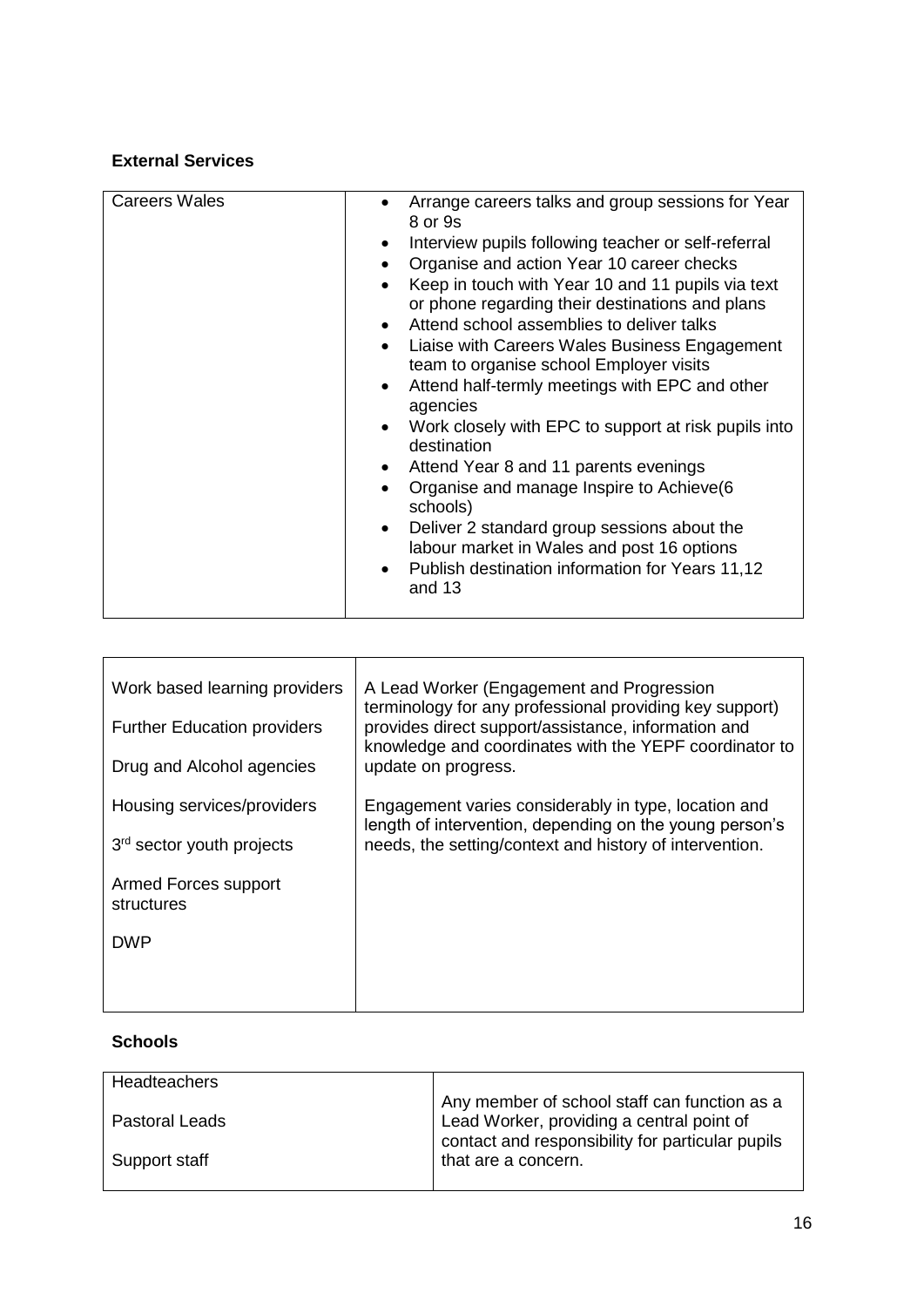| <b>Learning Coaches</b> | Consultation records between the lead worker<br>and the school identify agreed actions for all             |  |  |
|-------------------------|------------------------------------------------------------------------------------------------------------|--|--|
| <b>Youth Workers</b>    | stakeholders and monitor the impact of the<br>work on the young person.                                    |  |  |
|                         | Self-evaluation processes consider the<br>effectiveness of provision for pupils at risk of<br><b>NFFT.</b> |  |  |

# **6.1 Evaluation – how we will know if our efforts are working**

This strategy sets out the actions required to deliver on the council's responsibility to reduce the likelihood of young people not thriving during their school years or after the age of 16 and becoming NEET. It is important that we have a shared understanding of the reasons young people might become NEET and the measures outlined allow us to gauge the effectiveness of this understanding.

Data gathered from across education and elsewhere will inform the effectiveness of the strategy. This data will be considered collectively in order to properly evaluate the work and the performance of all contributors.

The impact of our current and proposed interventions will be constantly evaluated and modified as necessary. Evidence from a broad range of sources will be considered, most especially from young people, to help us understand how effective our interventions have been and to properly assess our shared commitment and resolve to improving the educational and vocational life chances of young people.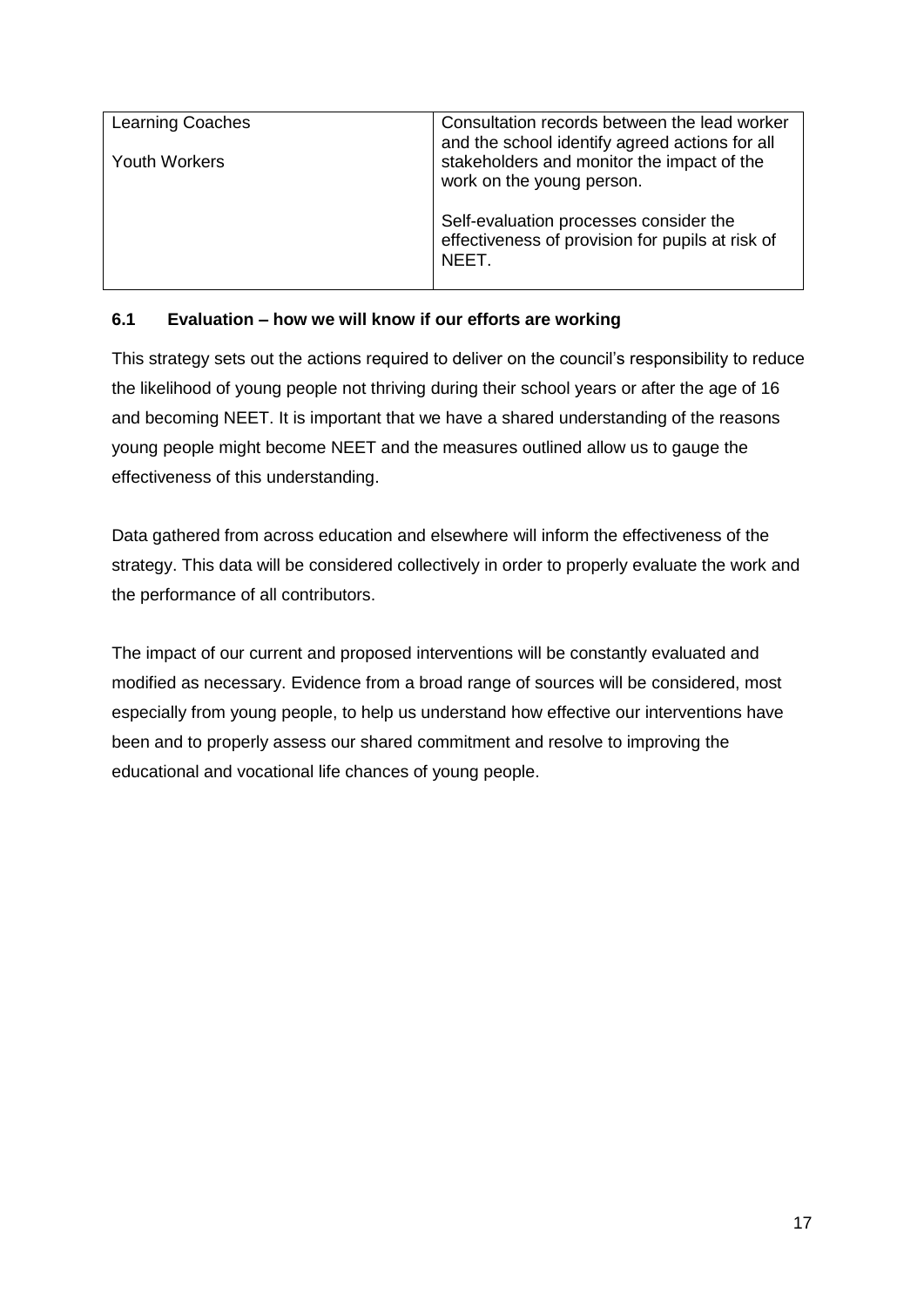# **6.1 Appendices**

**Appendix 1:** NEETS data figures (2012-2021)

| Year | $2012 -$<br>13 | $2013 -$ |     | 2014-15   2015-16   2016-17   2017-18   2018-19   2019-20 |           |                             |     | 2020-21 |
|------|----------------|----------|-----|-----------------------------------------------------------|-----------|-----------------------------|-----|---------|
| %age | 5.9            |          | 3.5 | <u>.</u>                                                  | つに<br>2.U | $\sim$ $\sim$<br><u>_._</u> | 2.4 |         |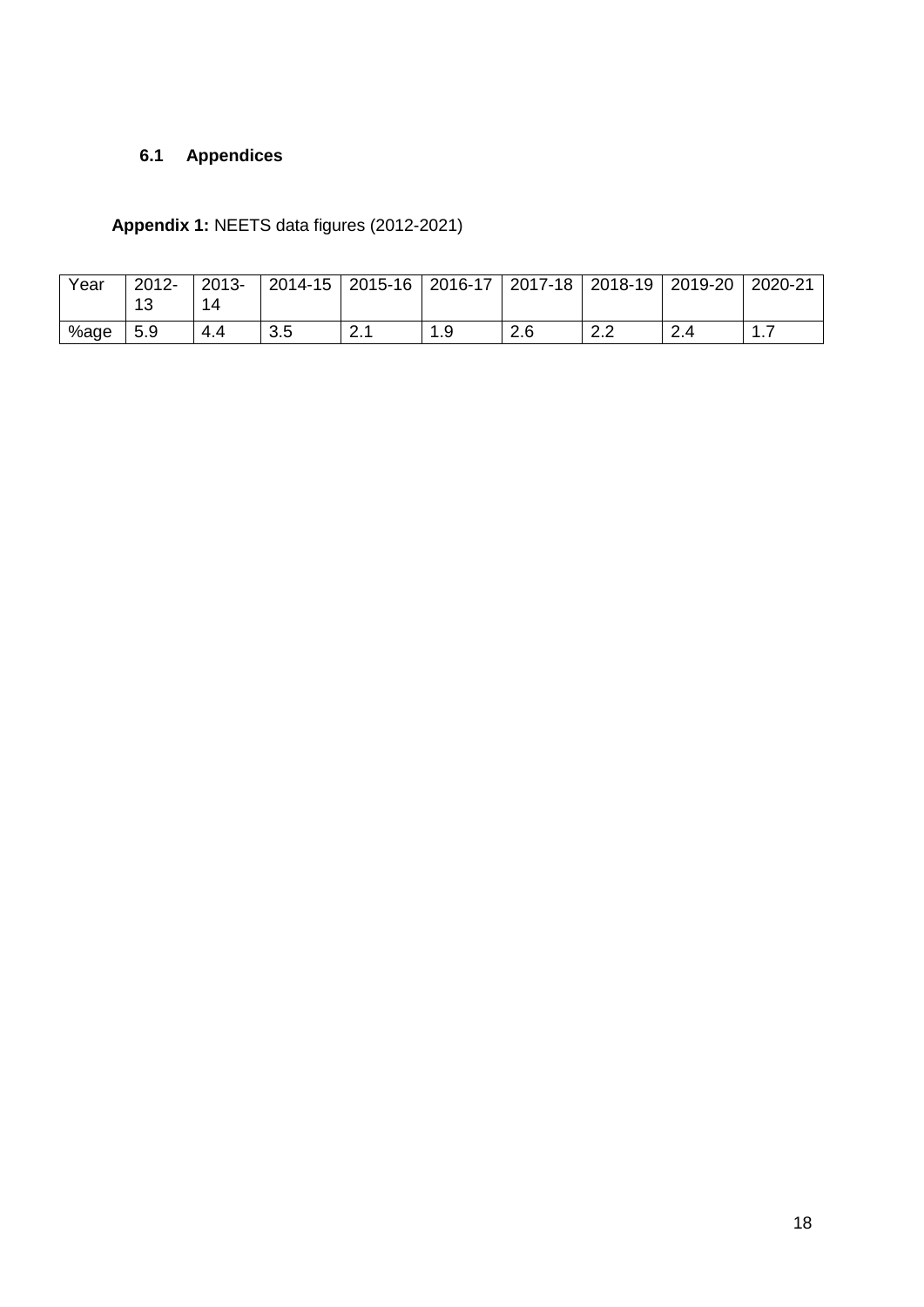# Appendix 2: Example of consultation record.

# **Tracking and monitoring NEETS**

# **Procedures and pupil review <b>Date of Review:**

| <b>School name</b>                                                |                                                                                                                                                                                                                                                                                                            |                     |  |
|-------------------------------------------------------------------|------------------------------------------------------------------------------------------------------------------------------------------------------------------------------------------------------------------------------------------------------------------------------------------------------------|---------------------|--|
| <b>Lead Officer</b>                                               |                                                                                                                                                                                                                                                                                                            |                     |  |
| School contact/representative                                     |                                                                                                                                                                                                                                                                                                            |                     |  |
| <b>Overall NEETs target (current</b><br>year)/agreed local target | <b>TBC</b>                                                                                                                                                                                                                                                                                                 |                     |  |
| <b>Previous year RAG</b><br>data/performance                      |                                                                                                                                                                                                                                                                                                            | <b>Current data</b> |  |
| Update on actions from previous<br>meeting                        |                                                                                                                                                                                                                                                                                                            |                     |  |
| Points for discussion                                             | To include:<br>Access to Live Vacancy activity by at risk cohort<br>Post 16 provider visits<br>$\bullet$<br>Links to Youth Service/external/community<br>$\bullet$<br>Anti-disengagement strategies/Exclusions/ACEs<br>issues/YOS interventions<br>New school interventions -<br>I2A/Upstream/homelessness |                     |  |
| Pupils at risk                                                    | To include:<br>Actions and Lead workers recorded in spreadsheet<br>tracker<br>Identify non-attenders<br>٠<br>Managed moves/other moves (confirm location)<br>Year 12/13<br><b>LAC/ALN</b> issues<br>Confirmation of Lead Worker arrangement                                                                |                     |  |

| Recommendations for the service<br>area / School staff and / or whole<br>Directorate / other teams following<br>the review |  |
|----------------------------------------------------------------------------------------------------------------------------|--|
| Progress to target                                                                                                         |  |
| Date of next meeting                                                                                                       |  |